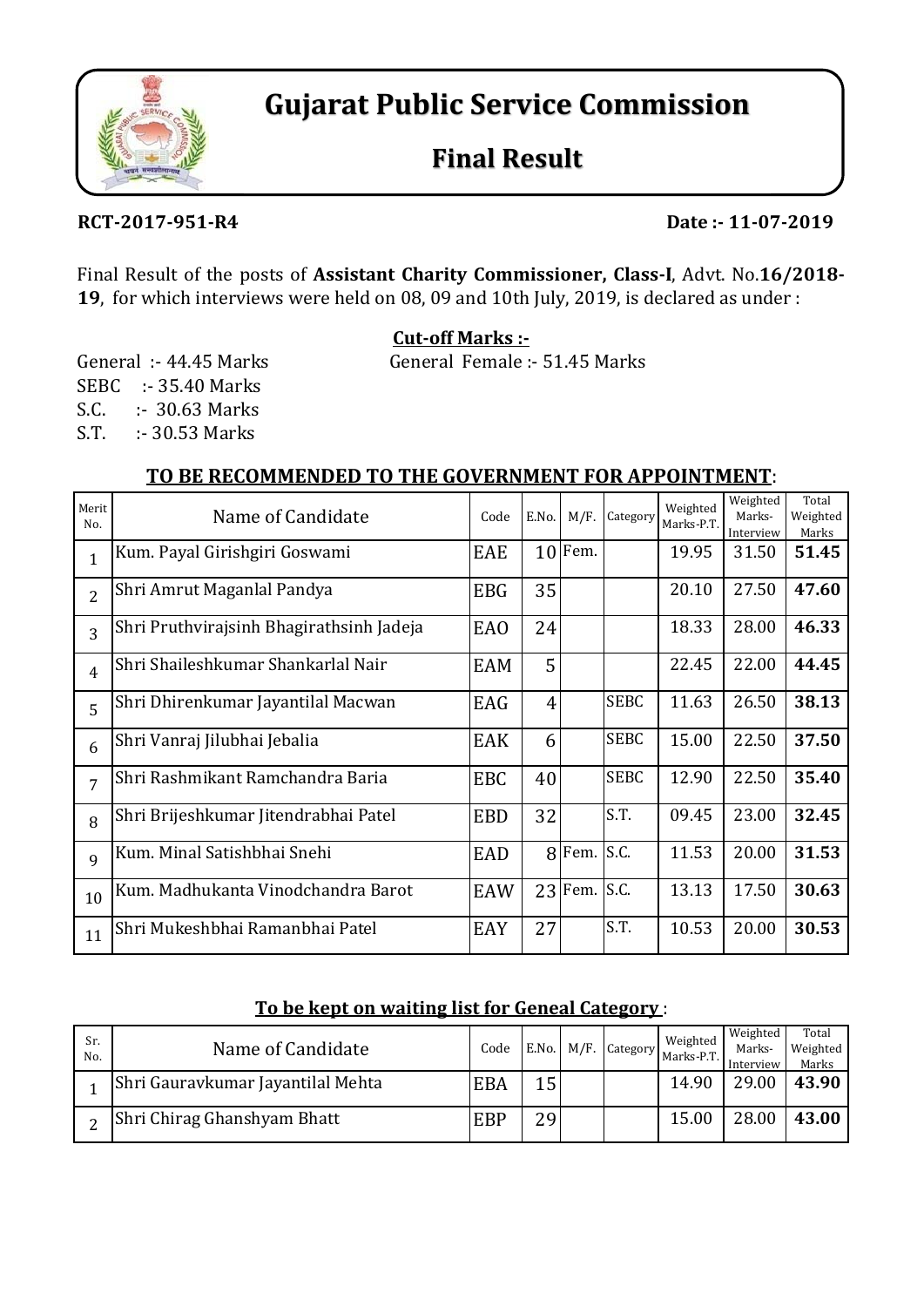| Sr.<br>No. | Name of Candidate                | Code |                 | E.No. M/F. Category | Weighted<br>Marks-P.T. | Weighted<br>Marks-<br>Interview | Total<br>Weighted<br>Marks |
|------------|----------------------------------|------|-----------------|---------------------|------------------------|---------------------------------|----------------------------|
|            | Shri Chetan Dolatsinh Chauhan    | EAH  | 14 <sub>l</sub> | <b>SEBC</b>         | 12.27                  | 22.50                           | 34.77                      |
|            | Shri Chetankumar Dahyalal Parmar | EAB  | 11              | <b>SEBC</b>         | .48                    | 21.50                           | 32.98                      |

#### **To be kept on waiting list for SEBC Category** :

## **To be kept on waiting list for S.C. Category** :

| Sr.<br>No. | Name of Candidate                   | Code       |    | E.No. M/F. Category | Weighted<br>Marks-P.T. | Weighted<br>Marks-<br>Interview | Total<br>Weighted<br>Marks |
|------------|-------------------------------------|------------|----|---------------------|------------------------|---------------------------------|----------------------------|
|            | Shri Arvindbhai Kamleshbhai Solanki | EAZ        | 28 | S.C.                | 12.12                  | 17.50                           | 29.62                      |
|            | Shri Chetankumar Muljibhai Makwana  | <b>EBH</b> | 34 | IS.C.               | 12.07                  | 17.50                           | 29.57                      |

## **To be kept on waiting list for S.T. Category** :

| Sr.<br>No. | Name of Candidate                 | Code       |    | E.No. M/F. Category | Weighted<br>Marks-P.T | Weighted<br>Marks-<br>Interview | Total<br>Weighted<br>Marks |
|------------|-----------------------------------|------------|----|---------------------|-----------------------|---------------------------------|----------------------------|
|            | Shri Babu Rajabhai Muchhal        | EBI        | 33 | IS.T.               |                       |                                 | 15.00   26.18              |
|            | Shri Vipulbhai Arunbhai Chaudhari | <b>EBN</b> | 27 | S.T.                | 08.82                 |                                 | 14.00   22.82              |

#### Marks obtained by the **unsuccessful candidates** are as under :-

| Sr.<br>No.     | Name of Candidate                   | Code       | E.No. | M/F.      | Category    | Weighted<br>Marks-P.T. | Weighted<br>Marks-<br>Interview | Total<br>Weighted<br>Marks |
|----------------|-------------------------------------|------------|-------|-----------|-------------|------------------------|---------------------------------|----------------------------|
| $\mathbf{1}$   | Dr. Niyati Rajkrushna Vaishnav      | EAC        |       | $1$ Fem.  |             | 17.28                  | 17.50                           | 34.78                      |
| $\overline{2}$ | Kum. Sonalben Shambhusinh Rajput    | EAA        |       | $2$ Fem.  |             | 14.90                  | 21.50                           | 36.40                      |
| 3              | Shri Shantilal Revabhai Vankar      | EAL        | 3     |           | S.C.        | 12.83                  | 15.00                           | 27.83                      |
| $\overline{4}$ | Kum. Bhavnabahen Induprasad Trivedi | <b>EAN</b> |       | 7 Fem.    |             | 15.12                  | 24.00                           | 39.12                      |
| 5              | Shri Popatbhai Joitaji Majirana     | EAI        | 9     |           | S.T.        | 06.67                  | 15.50                           | 22.17                      |
| 6              | Shri Dashrathbhai Kalyanbhai Suthar | EAJ        | 13    |           | <b>SEBC</b> | 16.42                  | 16.00                           | 32.42                      |
| 7              | Shri Ranjitbhai Nanjibhai Baranda   | <b>EAT</b> | 16    |           | S.T.        | 08.32                  | 10.00                           | 18.32                      |
| 8              | Shri Babulal Laljibhai Mori         | EAQ        | 17    |           | S.T.        | 08.83                  | 12.50                           | 21.33                      |
| 9              | Shri Shailesh Bhikhubhai Parmar     | EAS        | 18    |           | S.C.        | 11.15                  | 17.50                           | 28.65                      |
| 10             | Kum. Sangita Pravinbhai Shrimali    | EAV        |       | 19 Fem.   | <b>SEBC</b> | 11.43                  | 13.00                           | 24.43                      |
| 11             | Shri Dineshsinh Vjaysinh Parmar     | EAU        | 20    |           |             | 16.85                  | 19.00                           | 35.85                      |
| 12             | Shri Nilesh Kishor Dodiya           | <b>EBB</b> | 21    |           | <b>SEBC</b> | 14.42                  | 10.00                           | 24.42                      |
| 13             | Kum. Jayshreeben Mangaldas Parmar   | EAX        |       | $22$ Fem. | S.C.        | 16.28                  | 12.50                           | 28.78                      |
| 14             | Shri Savjibhai Salubhai Ninama      | EAR        | 25    |           | S.T.        | 09.73                  | 10.00                           | 19.73                      |